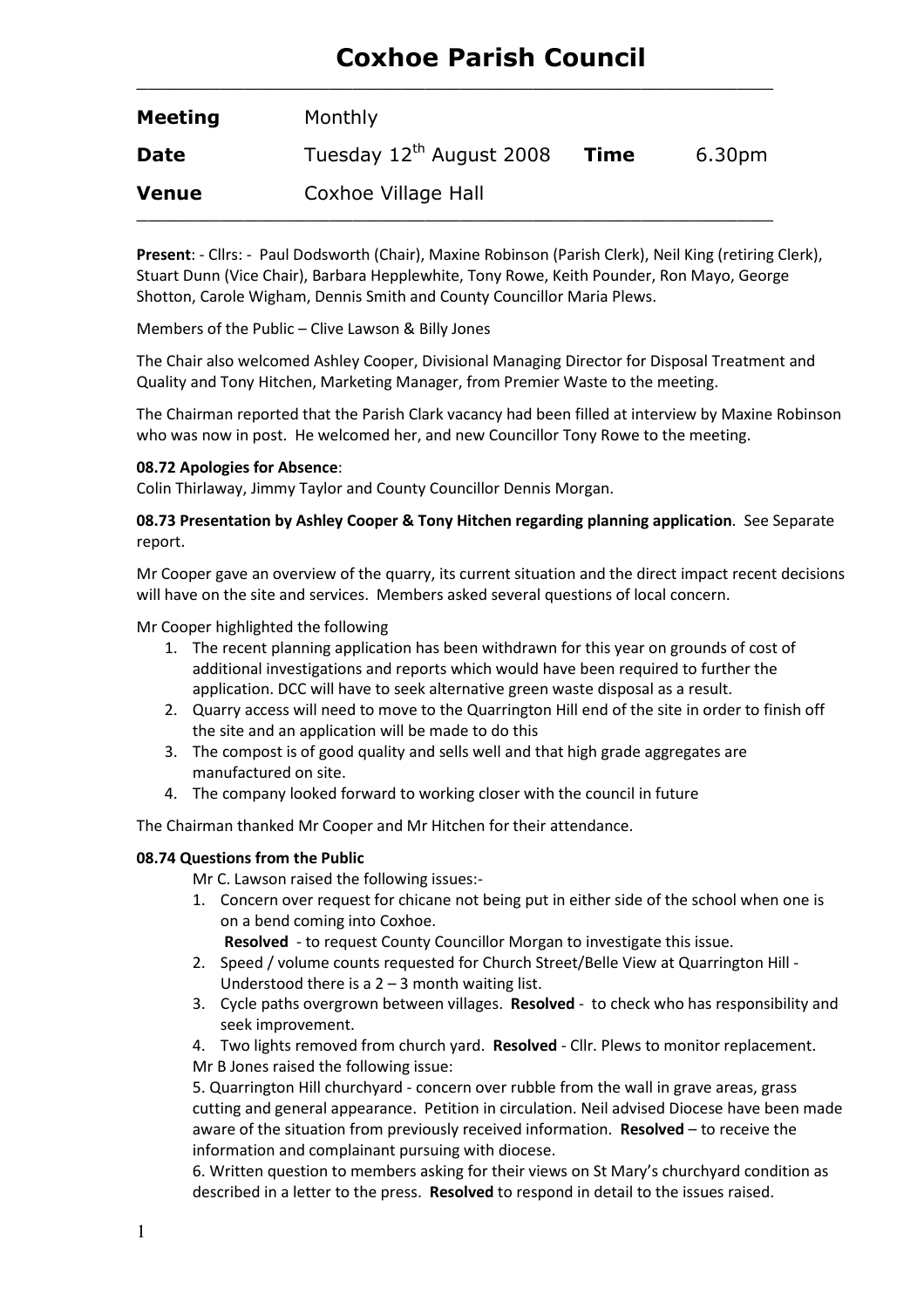#### 08.75 Members' Declarations of Interest

Cllr. D Smith declared an interest in item 08.82 (Sanderson Street Gardens) and 08.97a Coxhoe bowling club.

08.76 Police Report – no officer in attendance – see attached report, detailed by the Clerk. Also, specific examples regarding call centre issues would be more helpful to the police in dealing with any problems. Members were invited to attend North Communications Centre at Aykley Heads.

## Police non-emergency number has now changed to 0345 60 60 365

Members raised issues relating to the sensory garden & bus shelter areas being used for drinking of alcohol and broken glass bottles most nights. Anti social behaviour in the park with trees being damaged and snapped. Concerns expressed over the park risking loosing its green flag status due to damage, if anti-social behaviour is not addressed.

Resolved: The details of the report were noted and issues raised to be detailed to the police.

## 08.77 Approval and Signature of Minutes of the Last Meeting

The minutes of the meeting held on the  $8<sup>th</sup>$  July 2008 were approved by Members and signed by the Chairman and Clerk.

#### 08.78 Points of Note

The Clerk had previously circulated an update of issues raised at the last meeting and these were updated and discussed.

Resolved: the details were noted

#### Reports of the Clerk

08.79 Planning Applications

i. 08/00613/TPO East Pasture Farm, Cornforth - Felling 1 ash tree - Resolved - clerk to ask reason for tree felling.

ii. 08/00407/FPA Front Street North, Quarrington Hill - Change of use former Reeve Transport Services and siting steel container. Resolved – No objections.

iii. 4/08/00596/TPO, Lamorna, Station Road West, Coxhoe, Durham. DH6 4AS. - TPO Felling of 1 no. Sycamore tree and thinning of 3 no. Sycamore trees. Resolved Clerk to seek reason for tree work.

iv. 4/08/00655/FPA Linden House, Linden Terrace, Coxhoe - Erection of single storey pitched roof conservatory to side of existing dwelling. **Resolved** – No objections.

v. 4/08/07860 Coxhoe Industrial Estate (Hellems Planning Application) - Revised outline planning application mixed use housing / employment development. As a revised application made, original objections must be re-issued to the Planning Authority.

Roberta Blackman Woods MP, had been carrying out street surgeries in the area recently and Cllr Plews enlightened members to topics discussed. Discussions had taken place over registering of village greens; the village front street 30 year covenant being about to expire (still noted as a brown field site) and this area being in City Council ownership, along with other issues.

#### Resolved

- a. To add this area to the Coxhoe Environmental Improvement Scheme.
- b. To seek to asset transfer the village green area to the Parish Council, with suitable covenants to protect it against inappropriate development.
- c. List of objectors to be requested from planning authority and ensure previous objectors have been consulted.
- d. Details of planning application to be posted on notice board.
- e. To agenda Village Green for September meeting.
- f. A further response to the application to be prepared and forwarded to the Planning Authority.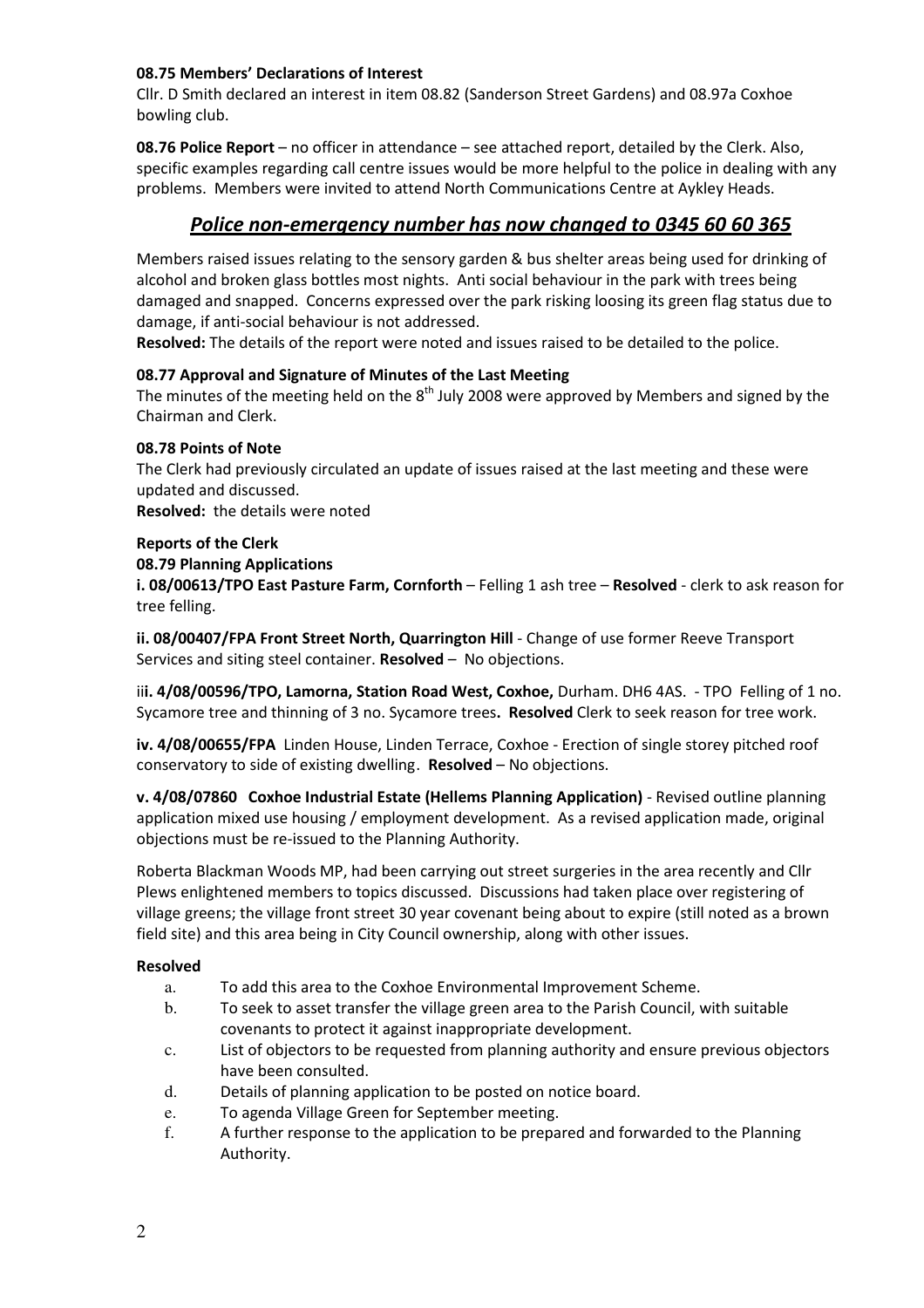## vi 4/08/00705/FPA Blackgate Garage 20 Blackgate East, Coxhoe

Change of use of existing workshop/store (B1) to retail unit (A1) and use of existing shop for storage, with provision of parking spaces.

## Resolved –

- a. Plans to be put up on notice board asking public to comment directly to planning department.
- b. To ask that NO more illuminated signs be placed on the premises.
- c. To ask that the shop frontage be restored to reflect the village character.

## Vii Planning applications in general –

It was thought that councillors may not view the planning portal / weekly planning list once council papers had been sent out.

Resolved that:-

- i. Members be given instruction on how to access the information and plans
- ii. Members should familiarise themselves with planning applications.
- iii. Portal references are to be added to the agenda, minutes and notice board.
- iv. Not all plans to be requested, only those of significance to community or as requested by a councillor after issue of the agenda.

## 08.80 Traffic Management

The Clerk had not received any response from previous correspondence.

Resolved : –

a. Clerk to write to Gordon Wingrove requesting update.

b. Clerk to arrange a meeting of the traffic management group once link road open.

c. Clerk to arrange a date for a further site meeting with the police and County Council regarding potential sites for speed visors in Quarrington Hill.

d. Speeding issues to be raised with police.

e. To update the budget for the current financial year 2008/9 to include previously agreed speed visor for Coxhoe.

## 08.81 Coxhoe Allotment Association – Draft Lease

Members had been circulated with a copy of the draft lease. Council agreed that this was a good basis to start from.

Resolved –

- a. Lease to be circulated to allotment association.
- b. Meeting to be arranged as necessary.
- c. Allotment rent to be ring fenced.

08.82 Sanderson Street – re-measuring still outstanding. Four local solicitors had been invited to tender for legal work and quotes had been received and circulated.

Resolved – Proposed Cllr Dunn, Seconded Cllr Pounder that the quote from Cooper Stott Solicitors be accepted. Motion carried unanimously.

## 08.83 Quality Parish Council

Neil provided an update on progress with the portfolio and noted that March may be the appropriate time to submit an application.

Resolved - Progress was noted. Clerk to clarify CilCA and Quality Councils pathways in view of change of clerk.

08.84 Risk Assessments – These had been updated in the light of new detail and circulated prior to meeting.

Resolved - Proposed Cllr Dunn, Seconded Cllr Mayo that the risk assessments be approved. Carried unanimously.

## 08.85 Clerk's Contract

a. Neil advised the council that the contract was based on the nationally recognised contracts for clerks and that minor amendments had been made to reflect Coxhoe Parish Clerk's role.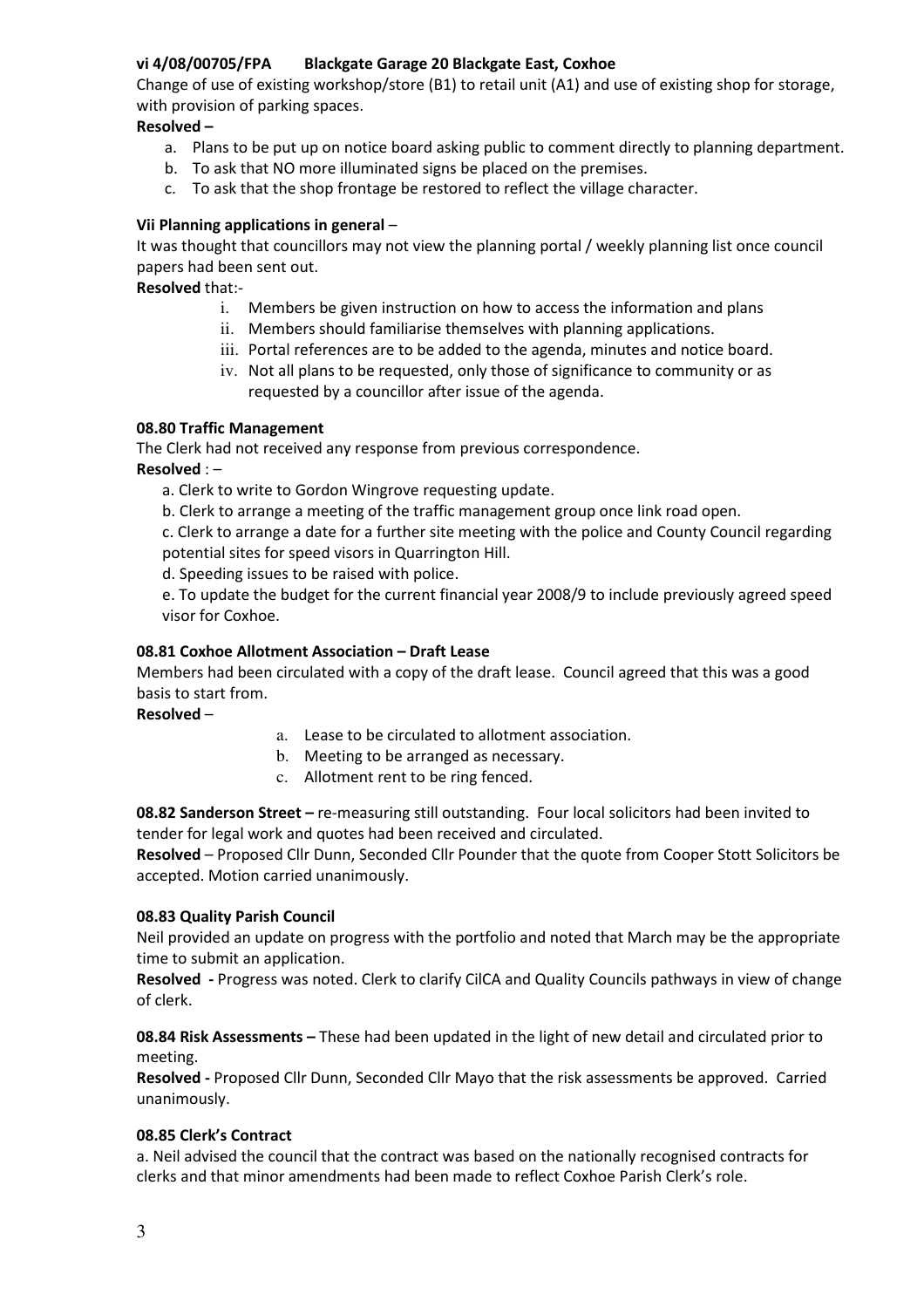b. Cllr Dunn advised members that, through discussions with the new clerk, it was requested that in the first year 44 hours would be contracted for. Any additional hours required would be recorded and council would review this in a years time.

Resolved – Proposed Cllr Dunn, seconded Cllr Mayo that the clerk's contract be accepted with an amendment of hours worked monthly reduced from 50 down to 44 hours. All agreed. Appointment notified to local press.

c. Cllr Dunn reminded members of the allowance within the budget for a new computer package for the clerk and in accordance with the Council's Risk Assessment, which to date had not been purchased. See 08.87 below. Cllr Hepplewhite agreed to also contact Durham County Council re possible computer availability / specification and any help they can offer.

## 08.86 External Audit Report – circulated previously

The accounts for 2007/08 had now been approved by external auditors BDO Stoy Hayward and were now advertised as required.

Resolved - Proposed Cllr Mayo, seconded Cllr Pounder that the Annual Return be approved and accepted by the council. All agreed.

## 08.87 Budget Update

The latest budget position statement had been circulated and was discussed.

#### Resolved

- a. Additional hours worked by the Clerk, agreed expenses (pro rata) and other expenses, e.g. postage were agreed unanimously and paid in full.
- b. Re 08.85 c. Provision of laptop computer & package for clerk, (already included in budget) discussed. - Proposed Cllr Dunn, seconded Cllr Mayo that a laptop costing up to £500 be purchased for the clerk's use, a printer, Microsoft Office licence and warranty to be purchased. All agreed.
- c. Bank and all other appropriate agencies advised of change of clerk bank letter signed by Chair and vice chair.
- d. Support from parish council re-affirmed.
	- i. Lighting through main walkway and 3 similar lanterns around church
	- ii. re improved lighting in the churchyard

Coxhoe partnership has approached St Mary's Church to seek a faculty for the work and these are supported by the church. Council has no budget is in place for these works in current financial year, same to be built into the 2008-10 budgets,  $f2,100$  capital for 3 lights + maintenance + power.

- e. Quarrington Hill Clock Back up battery cost not in this years estimates. Resolved to build it into 2009-10 budget. Cost of annual maintenance payment agreed.
- f. Installation of village entry features –Planning permission now granted. Resolved Designer to be requested to install signs as quickly as possible. Any additional costs to be met by the Parish Council.
- g. P3 grant to meet cost of walkways maintenance had been granted by Durham County Council

#### Correspondence

08.88 County Durham Association of Local Councils (CDALC) – Power of Well Being – Resolved: The details were noted.

08.89 CDALC – Asset Transfers – In the light of Unitary Council and possible Quality Council application early in 2009, Parish Council to consider what may be transferred. Resolved:

- a. Clerk to prepare a report on opportunities.
- b. Interest in village green and other areas, transfer or lease to be also considered.

08.89 CDALC – Parish Council Elections - A comprehensive response had been provided by CDALC. Elections will now not take place in 2009. Resolved: The details were noted.

 08.90 Boundary Commission Event – Areas covered:- boundaries, responsibilities, number of councillors and community feedback. Maping of electoral areas is underway.